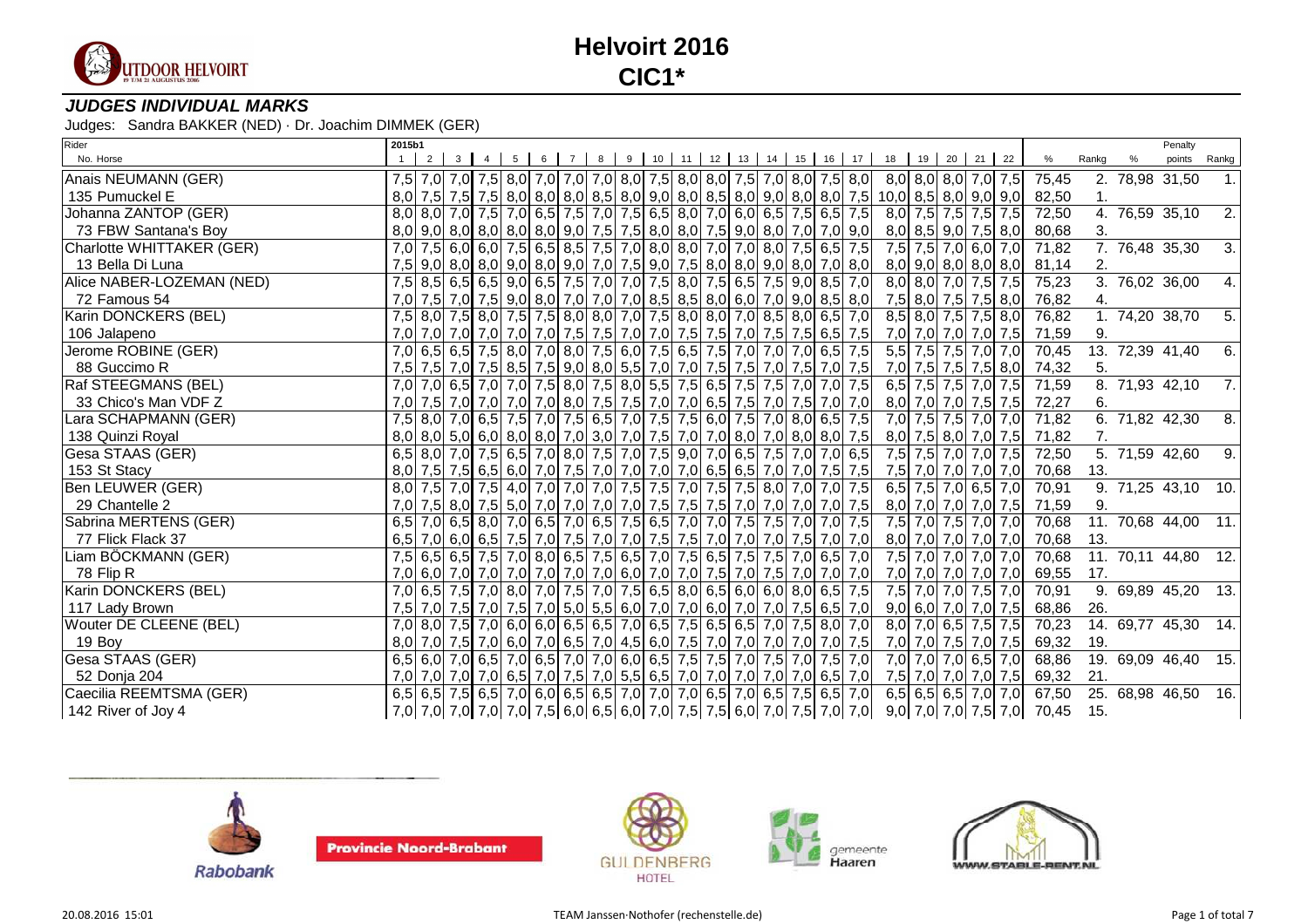

### **JUDGES INDIVIDUAL MARKS**

| Rider                        | 2015b1 |  |                        |                |     |   |  |  |                                                                                 |  |     |                     |             |     |                                                            |                            |       |                 | Penalty                      |                 |
|------------------------------|--------|--|------------------------|----------------|-----|---|--|--|---------------------------------------------------------------------------------|--|-----|---------------------|-------------|-----|------------------------------------------------------------|----------------------------|-------|-----------------|------------------------------|-----------------|
| No. Horse                    |        |  | $2 \mid 3 \mid 4 \mid$ | 5 <sup>1</sup> | 6 7 | 8 |  |  | 9 10 11 12 13 14 15 16 17                                                       |  |     | 18 19 20 21 22      |             |     |                                                            | %                          | Rankg |                 | points                       | Rankg           |
| Monique HAZELEGER (NED)      |        |  |                        |                |     |   |  |  | 8,0 7,0 7,0 7,0 7,5 6,5 6,5 5,5 6,0 7,5 8,0 7,5 6,5 7,5 7,0 8,0 7,0             |  |     |                     |             |     |                                                            | 6,0 7,0 7,5 7,0 7,5 169,55 |       | 16. 68,86 46,70 |                              | 17.             |
| 163 Utah                     |        |  |                        |                |     |   |  |  | 7,5 7,0 7,0 7,5 7,0 7,0 7,0 6,5 5,0 6,0 7,0 7,0 7,5 7,5 8,0 6,5 7,0 7,0         |  |     |                     |             |     |                                                            | 6,0 7,0 7,0 7,0 7,0 168,18 | 31.   |                 |                              |                 |
| Emma BRÜSSAU (GER)           |        |  |                        |                |     |   |  |  | 7,0 7,5 6,5 6,5 7,0 6,0 3,0 5,0 6,0 6,5 7,0 6,5 7,0 6,5 7,5 7,5 7,5 7,5         |  |     |                     |             |     | $\overline{8,0}$ 6,0 $\overline{7,0}$ 6,5 $\overline{7,0}$ | 65,91                      |       |                 | 33. 68,75 46,90              | 18.             |
| 53 Donnerstag 20             |        |  |                        |                |     |   |  |  | 7,5 8,0 8,0 5,0 7,5 7,5 3,0 4,0 7,0 8,0 8,0 7,5 8,0 8,0 8,0 8,0 8,0 8,0         |  |     |                     |             |     | 7,0 6,0 8,0 7,5 8,0                                        | 71,59                      | 8.    |                 |                              |                 |
| Melina RYTIR (GER)           |        |  |                        |                |     |   |  |  | 7,5 6,5 7,0 6,5 7,0 7,0 7,0 6,5 6,5 7,0 7,0 6,5 7,5 6,0 7,0 6,5 7,0             |  |     |                     |             |     | 8,0 6,5 7,0 6,5 7,0                                        | 68,64                      |       |                 | 22. 68,75 46,90              | 19.             |
| 71 Fairy Tale CR             | 7,5    |  |                        |                |     |   |  |  | 7,0 6,0 6,5 6,5 7,0 7,0 6,0 6,0 6,5 7,0 7,0 7,5 7,0 7,0 7,0 7,0 7,0             |  |     |                     |             |     | 8,0 7,0 7,0 7,0 7,0                                        | 68,86                      | 26.   |                 |                              |                 |
| Emma BRÜSSAU (GER)           | 8,0    |  |                        |                |     |   |  |  | 7,5 7,0 7,5 6,0 7,0 8,5 5,0 6,0 7,0 8,0 4,5 7,0 6,5 7,0 7,0                     |  | 7,0 |                     | $6,5$ 7,5   | 7,0 | $6,5$ 7,0                                                  | 68,64                      |       | 20. 68,52 47,20 |                              | 20.             |
| 45 Dark Desire GS            | 7.5    |  |                        |                |     |   |  |  | 7,5 7,0 6,5 6,0 7,5 7,0 6,0 6,0 7,5 7,0 4,0 7,5 7,5 7,5 7,5 7,0                 |  | 7,0 |                     | $5,5$ 7,0   |     | 7,5 7,0 7,5                                                | 68,41                      | 29.   |                 |                              |                 |
| Pauline KNORR (GER)          |        |  |                        |                |     |   |  |  | 7,5 7,5 6,5 6,0 5,0 6,5 6,5 6,5 6,5 7,0 7,5 7,0 7,5 7,5 7,5 6,5 7,0             |  |     |                     | $7,5$ $7,0$ | 7,0 | 7,0 7,5                                                    | 69,09                      |       |                 | 18. 68,41 47,40 21.          |                 |
| 171 Wilbert Bo               |        |  |                        |                |     |   |  |  | 7,0 7,5 7,0 7,0 6,5 7,0 7,0 7,0 5,0 5,0 7,0 7,0 7,0 7,0 7,0 7,0 6,0             |  | 7,0 | $7,0$ 7,0           |             |     | $7,0$ 6,5 7,5                                              | 67,73                      | 34.   |                 |                              |                 |
| Chantal MEGCHELENBRINK (NED) |        |  |                        |                |     |   |  |  | $8,0$ 6,5 6,5 6,0 7,0 6,0 7,5 7,0 8,0 6,0 7,0 7,0 6,5 7,5 6,5 6,5 7,5           |  |     |                     | $6,0$ 7,0   |     | $7,0$ 6,5 7,5                                              | 68,64                      |       | 20. 68,41 47,40 |                              | $\overline{22}$ |
| 79 For Ever                  | 7,5    |  |                        |                |     |   |  |  | 7,0 7,0 7,0 7,5 7,0 7,0 7,5 7,0 6,0 7,0 6,0 7,0 7,0 6,5 6,0 7,0                 |  |     |                     |             |     | 6,0 7,0 6,5 6,5 7,0                                        | 68,18                      | 32.   |                 |                              |                 |
| Hendrik DEGROS (BEL)         |        |  |                        |                |     |   |  |  | 7,0 6,0 7,5 7,5 6,5 7,0 7,5 7,0 7,5 6,5 7,0 7,0 6,0 7,0 6,0 7,0 7,5 6,5 7,0     |  |     |                     |             |     | 6,5 7,5 7,0 6,5 7,5                                        | 69,55                      |       |                 | 17. 68,30 47,60 23.          |                 |
| 184 Zentinio Z               |        |  |                        |                |     |   |  |  | 7,0 6,0 7,0 6,0 7,0 7,0 7,5 8,0 6,0 5,5 7,0 6,5 5,5 7,0 7,0 6,5 7,0             |  |     |                     |             |     | 6,0 7,0 7,0 7,0 7,0                                        | 67,05                      | 36.   |                 |                              |                 |
| Lieke VAN DER WERF (NED)     |        |  |                        |                |     |   |  |  | 6,5 7,5 6,0 7,0 8,0 6,5 6,5 6,0 7,0 6,5 6,5 6,5 6,0 7,0 6,5 7,0 6,5             |  |     |                     | $7,5$ 6,5   | 7,0 | $6,5$ 7,0                                                  | 67,27                      |       |                 | 26. 68,18 47,70 24.          |                 |
| 28 Champ de Tailleur         |        |  |                        |                |     |   |  |  | 5,0 8,0 7,0 5,0 6,5 7,0 6,0 5,0 7,0 8,0 7,0 7,0 7,5 8,0 8,0 6,0 7,0             |  |     |                     | $8,0$ 7,0   |     | 7,5 7,0 7,5                                                | 69,09                      | 24.   |                 |                              |                 |
| Elaine PEN (NED)             |        |  |                        |                |     |   |  |  | 7,0 6,5 5,5 6,0 7,0 7,0 7,0 6,5 7,0 7,5 7,0 6,0 5,5 7,5 6,5 6,0                 |  | 7,0 |                     |             |     | 7,5 7,0 6,5 6,5 7,0                                        | 66,82                      |       |                 | $\overline{30.}$ 68,07 47,90 | 25.             |
| 149 Chivers                  |        |  |                        |                |     |   |  |  | 7,5 6,5 7,0 7,5 7,5 7,0 7,5 7,5 6,0 7,0 7,0 6,5 6,0 7,5 7,0 6,0                 |  | 7,0 |                     | $6,5$ 7,0   | 7,0 | $7,0$ 7,0                                                  | 69,32                      | 21.   |                 |                              |                 |
| Margo NIJNATTEN (NED)        |        |  |                        |                |     |   |  |  | $6,5$ 5,5 6,0 5,0 7,0 6,5 6,5 6,5 6,5 5,5 7,0 6,0 6,5 6,5 7,5 7,0               |  | 7,0 |                     |             |     | 6,5 7,0 6,5 6,5 7,0                                        | 64,77                      |       |                 | 38. 67,73 48,40 26.          |                 |
| 68 Experience CS             |        |  |                        |                |     |   |  |  | 7,0 7,0 7,0 7,0 8,0 7,0 7,5 7,0 6,0 7,0 7,0 7,0 7,0 7,0 7,5 7,0 7,5 7,0         |  |     |                     |             |     | 6,0 7,0 7,0 7,5 7,5                                        | 70,68                      | 11.   |                 |                              |                 |
| Tommi KROLO (GER)            | 7,0    |  |                        |                |     |   |  |  | 7,0 6,0 7,0 5,5 6,5 7,0 7,5 6,0 6,5 7,5 7,5 6,5 7,5 7,5 7,0 4,0 7,0             |  |     |                     |             |     | 7,0 7,0 6,5 6,5 7,0                                        | 66,82                      |       | 30. 67,61 48,60 |                              | 27.             |
| 110 Kain                     |        |  |                        |                |     |   |  |  | 7,5 8,0 7,0 7,5 5,0 7,0 7,5 7,0 5,0 7,0 7,5 7,0 7,5 6,5 7,0 4,0 7,0             |  |     | 6,5 7,5 7,0 7,0 7,5 |             |     |                                                            | 68,41                      | 29.   |                 |                              |                 |
| Tine MAGNUS (BEL)            |        |  |                        |                |     |   |  |  | 7,0 7,5 6,0 7,0 5,0 6,5 7,5 6,5 7,0 6,5 8,0 6,5 7,0 6,5 8,0 7,0 7,5             |  |     |                     |             |     | 8,0 7,5 7,5 7,0 7,0                                        | 70,00                      |       |                 | 15. 67,50 48,80              | 28.             |
| 178 Robes Hadise             |        |  |                        |                |     |   |  |  | $7,0$ 6,0 $7,0$ 6,5 $5,0$ 6,0 $7,0$ 5,5 6,0 6,0 6,0 6,5 7,0 7,0 6,0 6,5 7,0 7,0 |  |     | 7,0 7,0 6,5 6,5 7,0 |             |     |                                                            | 65,00                      | 49.   |                 |                              |                 |
| Anouk VAN GERVEN (NED)       |        |  |                        |                |     |   |  |  | 6,0 7,5 6,5 7,0 6,0 5,0 5,5 5,0 6,5 6,0 7,5 7,0 5,5 6,5 6,5 6,5 7,0             |  |     |                     | $7,0$ 6,5   | 7,0 | $6,5$ 7,0                                                  | 64,32                      |       |                 | 41. 66,93 49,60              | 29.             |
| 24 Carea Fortuna             |        |  |                        |                |     |   |  |  | 7,5 8,0 7,0 5,5 7,0 7,5 6,5 5,0 7,0 6,0 7,0 7,5 7,0 7,5 7,0 6,5 7,5             |  |     |                     |             |     | 7,5 6,5 7,5 7,0 7,5                                        | 69,55                      | 17.   |                 |                              |                 |
| Marloes DE JONG (NED)        |        |  |                        |                |     |   |  |  | 8,0 6,5 6,0 6,5 7,5 7,0 6,0 5,5 4,0 6,5 7,0 6,0 6,5 6,0 6,5 6,0 7,0             |  |     |                     |             |     | 7,5 6,5 7,0 6,5 6,5                                        | 64,77                      |       | 39.66,9349,60   |                              | $\overline{30}$ |
| 7 Anne                       | 7,5    |  |                        |                |     |   |  |  | 7,0 7,0 6,5 7,5 6,0 7,0 6,0 6,0 7,0 7,0 6,5 7,5 7,0 7,0 6,0                     |  | 7,5 | $8,0$ 7,0           |             | 7,0 | $7,0$ 7,0                                                  | 69,09                      | 25.   |                 |                              |                 |
| Cynthia DE GRAAF (NED)       |        |  |                        |                |     |   |  |  | 7,0 6,5 6,0 6,5 6,5 6,0 6,5 7,0 7,0 6,5 6,5 6,5 6,5 5,5 6,0 6,0 6,0             |  |     |                     |             |     | 7,0 6,5 6,0 6,5 6,5                                        | 64,09                      |       |                 | 43.66,9349,60                | 30.             |
| 91 Head for Heights          |        |  |                        |                |     |   |  |  | 8,0 7,5 7,0 6,0 6,0 7,0 7,0 7,5 6,5 7,5 7,0 7,0 7,0 7,5 7,0 6,5 6,5 7,0         |  |     |                     |             |     | 6,0 7,0 7,5 7,0 7,5                                        | 69,77                      | 16.   |                 |                              |                 |
| Stephanie D'ANDRIMONT (BEL)  |        |  |                        |                |     |   |  |  | 7,0 7,5 6,5 7,0 7,0 7,5 6,5 6,5 6,0 6,5 6,5 6,0 6,5 6,5 7,5 4,0 7,0             |  |     | $7,5$ 7,0           |             |     | $\overline{7,0}$ 6,5 7,5                                   | 67,05                      |       |                 | 27. 66,82 49,80              | 32.             |
| 41 Creevagh Miss Ferro       |        |  |                        |                |     |   |  |  | 7,5 7,0 7,0 6,0 7,5 7,5 8,0 7,0 5,0 6,0 7,0 6,5 6,5 6,5 7,0 3,0 7,0             |  |     |                     |             |     |                                                            | 6,5 7,5 7,0 6,5 7,0 66,59  | 39.   |                 |                              |                 |









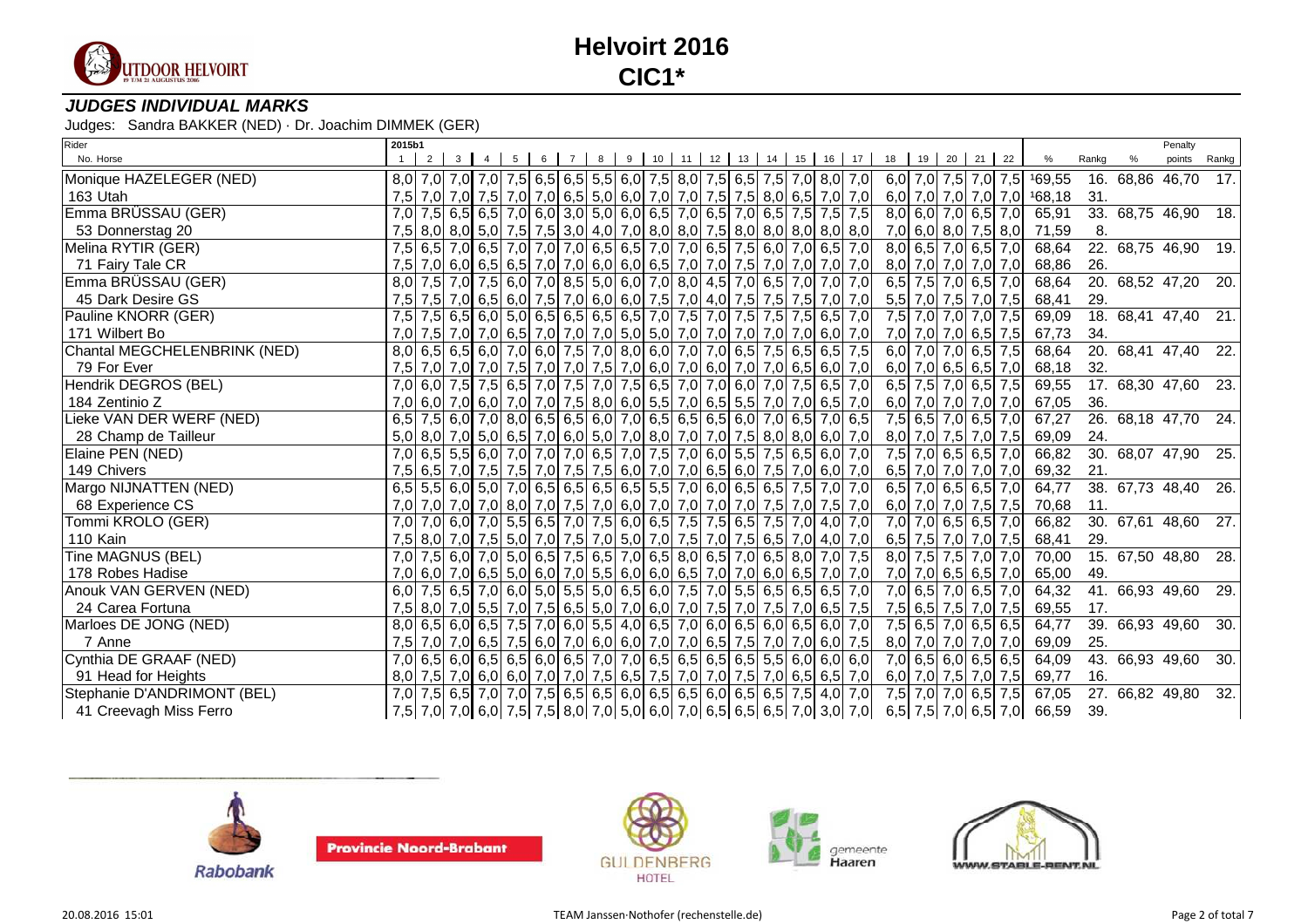

### **JUDGES INDIVIDUAL MARKS**

| Rider                               | 2015b1 |          |                 |                |     |  |  |  |  |                                                                               |                                                                     |                     |               |                       |                             |       | Penalty             |       |
|-------------------------------------|--------|----------|-----------------|----------------|-----|--|--|--|--|-------------------------------------------------------------------------------|---------------------------------------------------------------------|---------------------|---------------|-----------------------|-----------------------------|-------|---------------------|-------|
| No. Horse                           |        | $2 \mid$ | $3 \mid 4 \mid$ | 5 <sup>1</sup> | 6 7 |  |  |  |  | 8 9 10 11 12 13 14 15 16 17                                                   |                                                                     | 18 19 20 21 22      |               |                       |                             | Rankg | points              | Rankg |
| Lola MADRENAS (BEL)                 |        |          |                 |                |     |  |  |  |  | 7,0 7,5 5,5 6,0 6,5 5,0 6,5 6,0 7,0 6,0 6,5 6,5 4,5 6,0 6,5 6,0 7,0           |                                                                     | 7,0 6,5 6,5 6,0 6,5 |               |                       | 62,95                       |       | 53. 66,82 49,80     | 33.   |
| 145 Roulette W                      |        |          |                 |                |     |  |  |  |  | 7,5 8,0 7,5 6,0 7,0 7,0 8,0 8,0 6,5 8,0 7,0 7,0 5,0 7,0 7,0 7,0 7,0 7,0       |                                                                     | 6,0 7,5 7,0 7,5 7,0 |               |                       | 70,68                       | 11.   |                     |       |
| Merel BLOM (NED)                    |        |          |                 |                |     |  |  |  |  | 7,0 6,5 7,0 7,0 5,5 6,0 6,5 6,5 6,0 7,0 7,5 8,0 6,5 7,5 7,5 7,0 6,5           |                                                                     |                     |               | $6,0$ 7,0 6,5 7,0 7,0 | 67,73                       |       | 23. 66,82 49,80 33. |       |
| 27 Ceda                             |        |          |                 |                |     |  |  |  |  | 7,0 6,0 7,0 7,0 5,0 7,0 6,0 7,0 6,0 7,0 7,0 7,0 7,5 5,0 7,0 7,0 7,0 7,0 7,0   |                                                                     |                     |               | 6,0 7,0 6,5 6,0 7,0   | 65,91                       | 44.   |                     |       |
| Asha LASEROMS (NED)                 |        |          |                 |                |     |  |  |  |  | 6,5 6,0 6,5 5,5 7,0 6,5 6,5 6,5 7,0 6,5 7,0 6,6 7,6 6,0 7,5 6,0 7,5 5,5 6,5   |                                                                     |                     |               | $6,0$ 6,5 6,5 6,5 6,5 | 64,77                       |       | 39. 66,82 49,80 33. |       |
| 6 Amati                             |        |          |                 |                |     |  |  |  |  | 8,0 7,0 6,0 7,0 6,0 6,0 6,5 7,0 7,0 6,5 6,0 7,0 7,0 7,0 7,0 7,0 7,5 6,0 7,0   |                                                                     |                     |               | $8,0$ 7,0 7,5 6,5 7,0 | 68,86                       | 26.   |                     |       |
| Sanne DE JONG (NED)                 |        |          |                 |                |     |  |  |  |  | 6,5 5,5 5,5 5,5 7,0 6,5 7,0 6,5 7,5 7,5 6,5 7,0 6,5 7,0 7,0 6,0 7,0           |                                                                     |                     | $7,0$ 6,5 6,5 | $7,5$ 7,5             | 66,82                       |       | 29. 66,70 50,00 36. |       |
| 76 Flash                            | 7,0    |          |                 |                |     |  |  |  |  | 7,0 7,5 7,0 6,0 7,0 7,5 6,0 7,0 6,5 6,0 7,0 6,5 6,5 6,5 6,0 5,5 7,0           |                                                                     |                     |               | 7,0 6,5 6,5 6,5 7,0   | 66,59                       | 41.   |                     |       |
| Joyce VAN DE KUILEN (NED)           |        |          |                 |                |     |  |  |  |  | 7,5 6,5 6,0 6,0 5,5 6,5 7,5 7,0 6,0 6,5 7,0 7,5 7,0 6,5 8,0 7,0 7,5           |                                                                     |                     | $6,0$ 7,0 7,0 | $6,5$ 7,0             | 67,73                       |       | 23. 66,59 50,10 37. |       |
| 116 Lacoste Z                       |        |          |                 |                |     |  |  |  |  | 7,0 6,0 7,0 6,0 6,0 6,0 8,0 7,0 5,0 6,0 7,0 6,5 6,0 7,0 6,5 7,0 7,0 6,0       |                                                                     |                     |               | 6,0 7,0 6,5 6,5 7,0   | 65,45                       | 47.   |                     |       |
| Karine ALEGRE DE VEGA (FRA)         |        |          |                 |                |     |  |  |  |  | $6,5$ 7,0 6,5 6,5 6,0 6,5 6,0 5,5 6,5 6,0 7,0 6,5 6,5 6,0 6,0 6,0 6,0 6,5     |                                                                     |                     |               | $6,5$ 6,5 6,5 6,0 6,5 | 63,41                       |       | 48. 66,36 50,50 38. |       |
| 132 Peanuts de Brève                |        |          |                 |                |     |  |  |  |  | 7,5 7,0 7,5 8,0 6,0 7,0 5,0 6,0 7,0 6,5 8,0 7,0 7,5 6,5 7,5 6,5 7,0           |                                                                     |                     |               |                       | $6,5$ 7,0 7,5 7,0 7,0 69,32 | 21.   |                     |       |
| Eef HAMERS (NED)                    |        |          |                 |                |     |  |  |  |  | 7,0 5,5 6,5 7,0 6,5 6,5 6,0 6,0 5,5 6,5 6,0 7,0 6,0 7,0 7,0 6,5 7,0           |                                                                     |                     |               | $5,5$ 7,0 6,5 7,0 7,0 | 163,86                      |       | 45. 65,91 51,10 39. |       |
| 34 Cilocia                          |        |          |                 |                |     |  |  |  |  | 7,0 7,0 7,0 7,0 7,0 6,0 7,0 6,5 6,0 5,0 7,0 7,0 7,0 7,0 7,5 7,0 7,5 7,0 7,5   |                                                                     |                     |               |                       | 8,0 7,0 7,0 7,0 6,5 167,95  | 33.   |                     |       |
| Flora REEMTSMA (GER)                |        |          |                 |                |     |  |  |  |  | 7,0 6,0 7,5 6,0 6,0 6,5 5,5 5,5 5,0 4,0 6,0 6,5 7,0 6,0 6,5 6,5 6,0           |                                                                     |                     |               | $7,5$ 6,5 6,0 6,0 7,0 | 62,05                       |       | 60. 65,68 51,50 40. |       |
| 180 Siddhartha 10                   |        |          |                 |                |     |  |  |  |  | $8,0$ 7,0 7,5 8,0 6,0 8,0 6,0 5,0 7,0 2,0 7,0 7,0 7,0 7,5 7,0 8,0 8,0 7,5     |                                                                     |                     |               | 7,0 7,0 7,5 6,5 8,0   | 69,32                       | 19.   |                     |       |
| Camille BUYCK (BEL)                 |        |          |                 |                |     |  |  |  |  | 6,5 7,0 6,0 7,0 7,5 6,5 6,5 7,0 6,5 6,0 7,0 6,5 6,5 7,0 7,0 7,0 6,0           |                                                                     |                     | $6,0$ 7,0 7,0 | $7,0$ 7,0             | 67,05                       |       | 27. 65,57 51,60 41. |       |
| 55 Douze van de Twee Acren          |        |          |                 |                |     |  |  |  |  | 7,0 6,0 5,0 6,5 6,0 7,0 6,5 5,5 5,0 7,0 7,0 7,0 6,0 6,5 6,5 7,0 7,0           |                                                                     |                     |               | $6,0$ 6,5 7,0 6,0 7,0 | 64,09                       | 54.   |                     |       |
| Katharina GRUPEN (GER)              |        |          |                 |                |     |  |  |  |  | 7,0 6,0 6,0 7,0 6,0 6,5 6,5 7,0 7,0 6,0 7,0 6,5 7,0 6,5 6,5 6,5 6,5 6,5       |                                                                     |                     |               | 7,5 6,5 6,5 6,0 7,0   | 65,91                       |       | 33. 65,45 51,80 42. |       |
| 146 Royal Favorite 2                |        |          |                 |                |     |  |  |  |  | 7,0 7,0 6,0 6,0 6,0 7,0 6,0 6,0 6,0 6,5 5,5 7,0 7,0 7,0 6,0 7,0 7,0 7,0 7,0   |                                                                     |                     |               | 6,0 7,0 6,5 6,0 6,5   | 65,00                       | 50.   |                     |       |
| Deborah GERRETS (NED)               |        |          |                 |                |     |  |  |  |  | $6,5$ 6,0 6,5 6,5 5,5 6,5 5,5 6,5 7,0 5,5 6,5 6,0 6,0 7,0 7,0 5,5 6,5         |                                                                     |                     |               | 7,5 6,0 6,5 6,5 6,5   | 63,41                       |       | 48. 65,34 52,00 43. |       |
| 39 Corvette                         |        |          |                 |                |     |  |  |  |  | 7,5 7,0 7,5 7,0 6,5 8,0 7,0 6,0 7,0 7,0 6,0 6,0 6,0 6,5 7,0 6,5 5,5 7,0       |                                                                     | 5,5 7,0 6,5 7,0 7,0 |               |                       | 67,27                       | 35.   |                     |       |
| Philippe VAN ASSELBERGHS (BEL)      |        |          |                 |                |     |  |  |  |  | 6,5 7,0 5,0 5,5 5,0 6,5 6,0 5,5 6,0 6,0 7,0 7,5 6,0 7,0 6,5 6,5 6,5 6,5       |                                                                     |                     |               | $7,5$ 6,5 6,0 6,5 6,5 | 63,18                       |       | 50. 65,00 52,50 44. |       |
| 95 Honki Tonki Boy                  |        |          |                 |                |     |  |  |  |  | 7,0 8,0 7,0 7,0 5,5 6,5 6,0 6,0 7,0 6,0 7,0 7,0 7,0 7,0 6,0 6,5 7,0           |                                                                     | 6,5 7,0 6,0 7,0 7,0 |               |                       | 66,82                       | 38.   |                     |       |
| Anais NEUMANN (GER)                 |        |          |                 |                |     |  |  |  |  | 4,5 6,0 6,5 6,5 7,0 6,0 5,5 6,5 6,0 5,5 7,0 6,5 6,0 6,5 6,0 6,5 6,0 7,0       |                                                                     |                     |               | 7,5 6,5 6,5 6,0 7,0   | 63,18                       |       | 50. 64,89 52,70 45. |       |
| 104 Inka van de Vrobiehoeve         |        |          |                 |                |     |  |  |  |  | 4,0 7,0 7,0 7,5 8,5 7,0 6,0 7,0 5,0 5,5 5,0 7,0 7,0 7,5 7,0 7,0 7,5   7,0 7,5 |                                                                     |                     |               | 5,5 7,0 7,5 6,5 7,5   | 66,59                       | 39.   |                     |       |
| Renske KROEZE (NED)                 |        |          |                 |                |     |  |  |  |  | 7,0 8,0 7,0 7,5 5,0 6,5 6,5 5,5 3,0 4,5 7,0 6,5 7,0 6,5 6,5 6,5 7,0           |                                                                     |                     |               | $6,5$ 7,0 6,5 6,5 7,0 | 64,09                       |       | 42. 64,77 52,80 46. |       |
| 107 Jane Z                          | 7,0    |          |                 |                |     |  |  |  |  | 7,5 7,5 6,5 6,5 6,5 7,0 5,0 2,0 4,0 7,0 7,5 7,0 8,0 7,0 7,5 7,5               |                                                                     |                     |               | 7,0 7,0 6,5 6,0 7,5   | 65,45                       | 47.   |                     |       |
| Willemina VAN DER GOES-PETTER (NED) |        |          |                 |                |     |  |  |  |  | 7,0 6,0 6,0 6,0 7,0 6,5 7,0 5,0 6,0 7,0 7,0 6,5 6,0 7,0 6,0 6,0 6,0 6,5       |                                                                     |                     |               | 7,5 7,0 6,5 6,5 7,0   | 65,00                       |       | 37. 64,66 53,00 47. |       |
| 59 Ekino                            |        |          |                 |                |     |  |  |  |  | $7,0$ 6,5 6,0 6,0 7,5 5,0 7,0 6,5 6,0 7,0 6,5 7,0 7,0 6,0 6,0 6,5 6,0 6,0     |                                                                     |                     |               |                       | $6,0$ 7,0 6,5 6,0 6,5 64,32 | 52.   |                     |       |
| Eva VAN DER SANDEN (NED)            |        |          |                 |                |     |  |  |  |  | $6,5$ 5,0 5,0 6,0 7,5 7,0 7,0 7,0 5,5 6,5 7,5 7,0 7,0 6,5 8,0 2,0 5,0         |                                                                     |                     |               | $6,5$ 7,0 6,5 6,0 6,5 | 62,95                       |       | 53. 64,55 53,20 48. |       |
| 165 Vangelis Ors                    |        |          |                 |                |     |  |  |  |  |                                                                               | 7,0 5,0 7,0 7,0 7,5 7,0 7,0 7,0 5,5 7,0 8,0 7,5 7,5 7,0 7,5 2,0 5,0 |                     |               |                       | $6,5$ 7,0 7,0 6,5 7,0 66,14 | 43.   |                     |       |











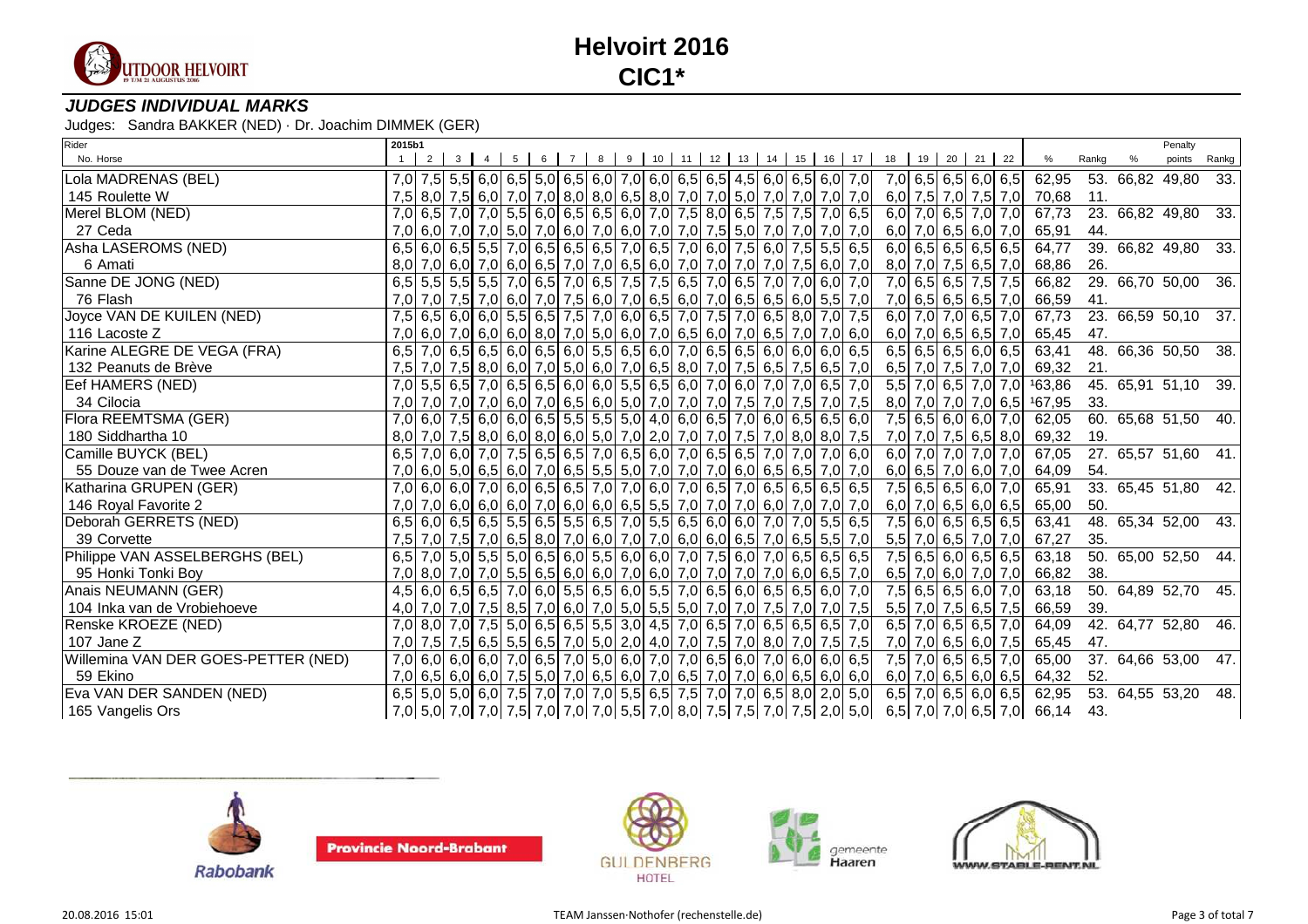

### **JUDGES INDIVIDUAL MARKS**

| Rider                               | 2015b1 |  |  |  |  |                                                                                                                                                                                        |  |  |  |                                                                                                                                                                                                   |                     |  |                                  |                              |       |                 | Penalty                       |                   |
|-------------------------------------|--------|--|--|--|--|----------------------------------------------------------------------------------------------------------------------------------------------------------------------------------------|--|--|--|---------------------------------------------------------------------------------------------------------------------------------------------------------------------------------------------------|---------------------|--|----------------------------------|------------------------------|-------|-----------------|-------------------------------|-------------------|
| No. Horse                           |        |  |  |  |  |                                                                                                                                                                                        |  |  |  | 2 3 4 5 6 7 8 9 10 11 12 13 14 15 16 17 18 19 20 21 22                                                                                                                                            |                     |  |                                  | $\%$                         | Rankg |                 | points                        | Rankg             |
| Larissa HARTKAMP (NED)              |        |  |  |  |  |                                                                                                                                                                                        |  |  |  | 7,0 6,0 6,5 4,5 7,0 5,0 6,5 6,5 7,0 6,0 6,5 5,0 6,0 7,0 7,0 5,0 7,0                                                                                                                               |                     |  | 7,0 6,0 6,5 6,5 6,5              | 62,73                        |       | 55. 64,55 53,20 |                               | 49.               |
| 46 D'Artagnan                       |        |  |  |  |  |                                                                                                                                                                                        |  |  |  | 7,0 7,5 7,0 6,5 5,5 6,5 7,5 7,0 7,0 7,0 7,0 5,5 6,0 7,0 7,0 5,0 6,5                                                                                                                               | 7,0 6,5 6,0 7,0 7,0 |  |                                  | 66,36                        | 42.   |                 |                               |                   |
| Edith TUYTELAARS (NED)              |        |  |  |  |  | $6,5$ 6,0 6,0 7,5 7,0 6,5 8,0 7,0 6,0 5,5 6,5 6,5 6,0 5,5 6,0 5,5 6,0 6,5                                                                                                              |  |  |  |                                                                                                                                                                                                   |                     |  | $5,5$ 6,5 6,5 6,5 6,5            | 64,09                        |       |                 | 43. 63,98 54,00               | 50.               |
| 89 Hanna                            |        |  |  |  |  |                                                                                                                                                                                        |  |  |  | $7,0$ $7,0$ 6,0 5,0 $7,0$ 6,5 $7,0$ $7,5$ 6,0 5,5 6,0 6,0 $7,0$ 6,5 6,0 6,0 7,0                                                                                                                   |                     |  | $6,0$ 6,5 6,0 6,5 6,5            | 63,86                        | 56.   |                 |                               |                   |
| Sabrina MERTENS (GER)               |        |  |  |  |  | 6,5 6,0 6,0 6,0 6,5 7,0 7,5 7,0 6,5 6,0 7,0 6,0 6,5 6,5 6,5 6,0 6,0 6,5                                                                                                                |  |  |  |                                                                                                                                                                                                   |                     |  | $4,0$ 6,5 6,5 6,5 7,0            | 63,64                        |       |                 | 46. 63,86 54,20               | 51.               |
| 31 Cheyenne Blue 6                  |        |  |  |  |  | 7,0 7,0 7,5 7,0 5,0 6,5 7,0 7,0 5,0 6,5 7,0 6,0 6,0 6,0 6,5 6,5 6,0 6,5                                                                                                                |  |  |  |                                                                                                                                                                                                   |                     |  | $5,0$ 6,5 6,5 6,0 7,0            | 64,09                        | 54.   |                 |                               |                   |
| Willemina VAN DER GOES-PETTER (NED) |        |  |  |  |  | 6,5 6,5 6,0 5,5 6,5 7,0 7,5 7,5 7,0 8,0 7,0 6,0 7,0 7,5 7,0 5,0 6,5                                                                                                                    |  |  |  |                                                                                                                                                                                                   |                     |  | $\overline{7,0}$ 7,0 6,5 6,5 7,0 | 166,36                       |       |                 | 32. 63,86 54,20 51.           |                   |
| 81 Fulco                            |        |  |  |  |  | $\mid$ 6,0 $\mid$ 5,0 $\mid$ 5,0 $\mid$ 5,5 $\mid$ 6,5 $\mid$ 7,5 $\mid$ 7,0 $\mid$ 8,0 $\mid$ 6,0 $\mid$ 6,0 $\mid$ 6,0 $\mid$ 6,0 $\mid$ 6,5 $\mid$ 5,0 $\mid$ 6,5                   |  |  |  |                                                                                                                                                                                                   |                     |  |                                  | $6,0$ 7,0 6,5 5,5 6,5 161,36 | 63.   |                 |                               |                   |
| François HUVELLE (BEL)              |        |  |  |  |  | $6,0$ 6,5 6,5 7,0 7,0 6,0 6,0 5,0 5,5 6,0 7,0 7,0 5,5 6,0 6,0 6,0 6,5 6,5                                                                                                              |  |  |  |                                                                                                                                                                                                   |                     |  | $\overline{4,5}$ 6,0 6,0 6,5 6,5 | 61,59                        |       |                 | 65. 63,52 54,70 53.           |                   |
| 161 Uma Guma                        |        |  |  |  |  | <u>7,0 7,0 7,0 7,0 7,0 7,0 7,5 4,5 6,0 6,5 7,0 6,5 7,0 7,0 6,0 7,0 5,0 6,0 6,0 6,0 6,5 7,0 6,5 6,5 6,5 7,0 6,5 6,0 6,5 6,0 6,5 6,5 8,5 4,5 [</u>                                       |  |  |  |                                                                                                                                                                                                   |                     |  | 5,0 7,0 7,0 7,0 7,0              | 65,45                        | 45.   |                 |                               |                   |
| Manon MINNER (BEL)                  |        |  |  |  |  |                                                                                                                                                                                        |  |  |  |                                                                                                                                                                                                   |                     |  | $5,5$ 6,5 6,5 5,5 7,0            | 61,59                        |       |                 | 63. 63,52 54,70               | $\overline{53}$ . |
| 155 Suri E                          |        |  |  |  |  | 7,0 6,0 7,0 7,0 6,0 6,0 6,5 7,0 7,0 7,0 5,0 7,0 7,0 7,0 7,0 7,0 3,0 7,0                                                                                                                |  |  |  |                                                                                                                                                                                                   |                     |  | 6,0 7,0 6,5 7,0 7,0              | 65,45                        | 45.   |                 |                               |                   |
| Pien ULLINGS (NED)                  |        |  |  |  |  | $6,5$ 6,5 5,5 6,0 6,5 5,5 5,5 6,0 6,5 6,5 6,0 4,0 5,5 6,5 6,0 6,0 6,5 6,5                                                                                                              |  |  |  |                                                                                                                                                                                                   |                     |  | $6,5$ 6,0 6,5 5,5 6,5            | 60,23                        |       |                 | 73. 63,52 54,70 55.           |                   |
| 172 Wings                           |        |  |  |  |  | $6,5$ 7,0 7,0 7,0 7,0 6,0 6,0 6,0 6,0 6,5 7,5 7,0 3,0 7,0 7,0 7,0 7,0 7,0 7,0                                                                                                          |  |  |  |                                                                                                                                                                                                   |                     |  | 7,5 7,0 7,0 7,0 7,0              | 66,82                        | 37.   |                 |                               |                   |
| Sara BROEKAERT (BEL)                |        |  |  |  |  | 6,5 6,5 7,0 6,0 6,5 5,5 6,5 6,5 4,5 5,5 6,5 6,6 5,0 5,0 7,0 6,5 6,0 6,5                                                                                                                |  |  |  |                                                                                                                                                                                                   |                     |  | $6,0$ 6,5 6,5 6,0 6,5            | 61,82                        |       |                 | 62. 63,30 55,10 56.           |                   |
| 69 Expression                       |        |  |  |  |  | 7,0 7,0 7,5 6,0 6,5 7,0 7,0 7,0 4,0 5,0 7,0 6,5 5,0 6,5 7,0 6,5 7,0                                                                                                                    |  |  |  |                                                                                                                                                                                                   |                     |  | 5,5 7,0 6,5 7,0 7,0              | 64,77                        | 51.   |                 |                               |                   |
| Merel BLOM (NED)                    |        |  |  |  |  | $6,5$ 5,5 6,0 5,0 6,0 6,5 6,5 6,5 6,5 5,5 6,5 6,5 6,5 6,5 6,0 6,0 6,5 6,5 6,5                                                                                                          |  |  |  |                                                                                                                                                                                                   |                     |  | $\overline{6,0}$ 6,5 6,0 6,5 6,5 | 62,05                        |       |                 | $\overline{60}$ . 63,18 55,20 | 57.               |
| 121 Limited Edition                 |        |  |  |  |  | 7,0 6,0 7,0 7,0 6,0 6,0 7,0 6,0 7,0 6,0 5,0 6,5 7,0 7,0 6,0 6,0 7,0 7,0 6,5                                                                                                            |  |  |  |                                                                                                                                                                                                   |                     |  | 5,0 7,0 6,0 6,5 7,0              | 64,32                        | 52.   |                 |                               |                   |
| Sara BROEKAERT (BEL)                |        |  |  |  |  | 5,5 6,0 6,0 7,0 6,5 6,0 7,5 6,5 7,0 5,5 6,5 6,0 6,5 5,5 6,0 6,0 6,0 6,0                                                                                                                |  |  |  |                                                                                                                                                                                                   |                     |  | $6,5$ 6,5 6,0 6,5 6,5            | 62,73                        |       |                 | 55. 63,07 55,40               | 58.               |
| 66 Esterella VP Wisbecq             |        |  |  |  |  | $7,0$ 6,5 $7,0$ 6,0 6,0 6,0 6,5 $7,0$ 6,0 5,5 6,0 $7,0$ 6,0 6,5 6,5 7,0 6,5 5,5 5,5                                                                                                    |  |  |  |                                                                                                                                                                                                   |                     |  | $5,0$ 6,5 6,5 6,5 6,5            | 63,41                        | 57.   |                 |                               |                   |
| Cedric BIBARD (FRA)                 |        |  |  |  |  | 6,0 7,0 6,0 7,0 5,5 6,5 6,5 6,0 5,0 5,5 6,5 7,5 7,5 6,0 7,0 7,5 7,0                                                                                                                    |  |  |  |                                                                                                                                                                                                   |                     |  | 7,0 7,0 7,0 6,5 7,0              | 65,68                        |       |                 | 35. 62,95 55,60               | 59.               |
| 151 Sixieme Sens                    |        |  |  |  |  | $6,5$ 6,5 5,5 5,5 5,0 6,0 7,0 5,0 4,5 6,0 6,5 7,0 6,0 6,5 7,0 7,0 7,0 4,0                                                                                                              |  |  |  |                                                                                                                                                                                                   |                     |  | 7,0 6,5 6,0 5,0 6,5              | 60,23                        | 69.   |                 |                               |                   |
| Andreas OSTHOLT (GER)               |        |  |  |  |  | 6,0 6,5 7,5 6,5 7,0 7,0 6,5 6,5 7,0 5,0 7,0 6,5 7,0 7,0 6,0 6,5 6,5 6,5                                                                                                                |  |  |  |                                                                                                                                                                                                   |                     |  | $\overline{5,0}$ 6,5 6,5 7,0 6,5 | 65,23                        |       |                 | 36. 62,84 55,70 60.           |                   |
| 70 Fachoudette 2                    |        |  |  |  |  |                                                                                                                                                                                        |  |  |  | $7,0$ 6,5 7,0 5,5 7,0 6,5 7,0 6,0 5,0 5,0 6,0 6,5 5,5 5,0 6,5 5,5 6,0                                                                                                                             |                     |  | $4,5$ 6,5 6,0 5,5 7,0            | 60,45                        | 68.   |                 |                               |                   |
| Hilde VAN MIEGHEM (BEL)             |        |  |  |  |  | 7,0 5,5 6,0 6,0 5,5 6,0 6,5 6,5 6,0 5,5 7,0 7,0 6,0 6,5 6,5 7,0 7,0                                                                                                                    |  |  |  |                                                                                                                                                                                                   |                     |  | $6,5$ 6,5 6,5 6,5 6,5            | 63,64                        |       |                 | 46. 62,73 55,90 61.           |                   |
| 175 Zidane                          |        |  |  |  |  | $7,0$ 6,0 5,0 5,0 5,0 7,0 5,5 6,0 6,5 5,5 6,5 7,0 6,0 6,0 6,5 6,5 6,5 6,5                                                                                                              |  |  |  |                                                                                                                                                                                                   |                     |  | $7,0$ 6,5 6,5 6,0 6,5            | 61,82                        | 62.   |                 |                               |                   |
| Stephan HAZELEGER (NED)             | 7,0    |  |  |  |  | $\mid$ 6,0 $\mid$ 5,5 $\mid$ 6,5 $\mid$ 6,5 $\mid$ 7,0 $\mid$ 5,5 $\mid$ 6,0 $\mid$ 7,0 $\mid$ 6,5 $\mid$ 7,5 $\mid$ 2,0 $\mid$ 4,5 $\mid$ 7,0 $\mid$ 7,0 $\mid$ 6,5 $\mid$ 7,0 $\mid$ |  |  |  |                                                                                                                                                                                                   |                     |  | $6,0$ 6,5 6,5 6,0 7,0            | 62,27                        |       |                 | 59. 62,39 56,40 62.           |                   |
| 128 My Boy                          |        |  |  |  |  | 7,0 6,0 5,0 6,0 6,0 6,0 6,5 6,0 6,5 7,0 7,0 6,5 2,0 7,0 7,0 6,5 7,0 7,0 7,0                                                                                                            |  |  |  |                                                                                                                                                                                                   |                     |  | 5,0 6,5 7,0 6,0 7,0              | 62,50                        | 61.   |                 |                               |                   |
| Ben LEUWER (GER)                    |        |  |  |  |  | $6,5$ 5,5 6,0 5,5 5,5 6,5 6,0 7,0 5,5 6,0 6,0 6,0 6,5 6,0 7,0 6,5 7,0                                                                                                                  |  |  |  |                                                                                                                                                                                                   |                     |  | 7,0 6,5 6,5 6,0 6,5              | 62,50                        |       |                 | 58. 61,70 57,50 63.           |                   |
| 185 Esoraya M                       |        |  |  |  |  | $6,0$ 7,0 6,0 7,0 5,0 6,5 5,5 5,5 5,0 6,0 6,0 5,0 6,0 7,0 7,0 5,5 6,5                                                                                                                  |  |  |  |                                                                                                                                                                                                   |                     |  | $6,5$ 7,0 6,0 5,5 6,5            | 60,91                        | 65.   |                 |                               |                   |
| Asha LASEROMS (NED)                 |        |  |  |  |  | 6,0 5,0 5,0 4,5 6,5 6,0 7,0 6,5 6,0 5,5 6,5 6,0 6,5 6,5 5,5 6,5 6,5 6,0                                                                                                                |  |  |  |                                                                                                                                                                                                   |                     |  | $6,5$ 6,5 6,0 6,0 6,5            | 60,45                        |       |                 | 72. 61,59 57,60               | - 64.             |
| 83 Gentleman's Agreement V Chie     |        |  |  |  |  |                                                                                                                                                                                        |  |  |  | $\mid$ 6,0 $\mid$ 6,5 $\mid$ 4,5 $\mid$ 6,0 $\mid$ 7,0 $\mid$ 5,5 $\mid$ 7,0 $\mid$ 7,5 $\mid$ 6,0 $\mid$ 5,0 $\mid$ 7,0 $\mid$ 6,5 $\mid$ 5,5 $\mid$ 7,0 $\mid$ 7,0 $\mid$ 6,0 $\mid$ 7,0 $\mid$ |                     |  |                                  | $5,5$ 7,0 6,5 5,5 6,5 62,73  | 58.   |                 |                               |                   |









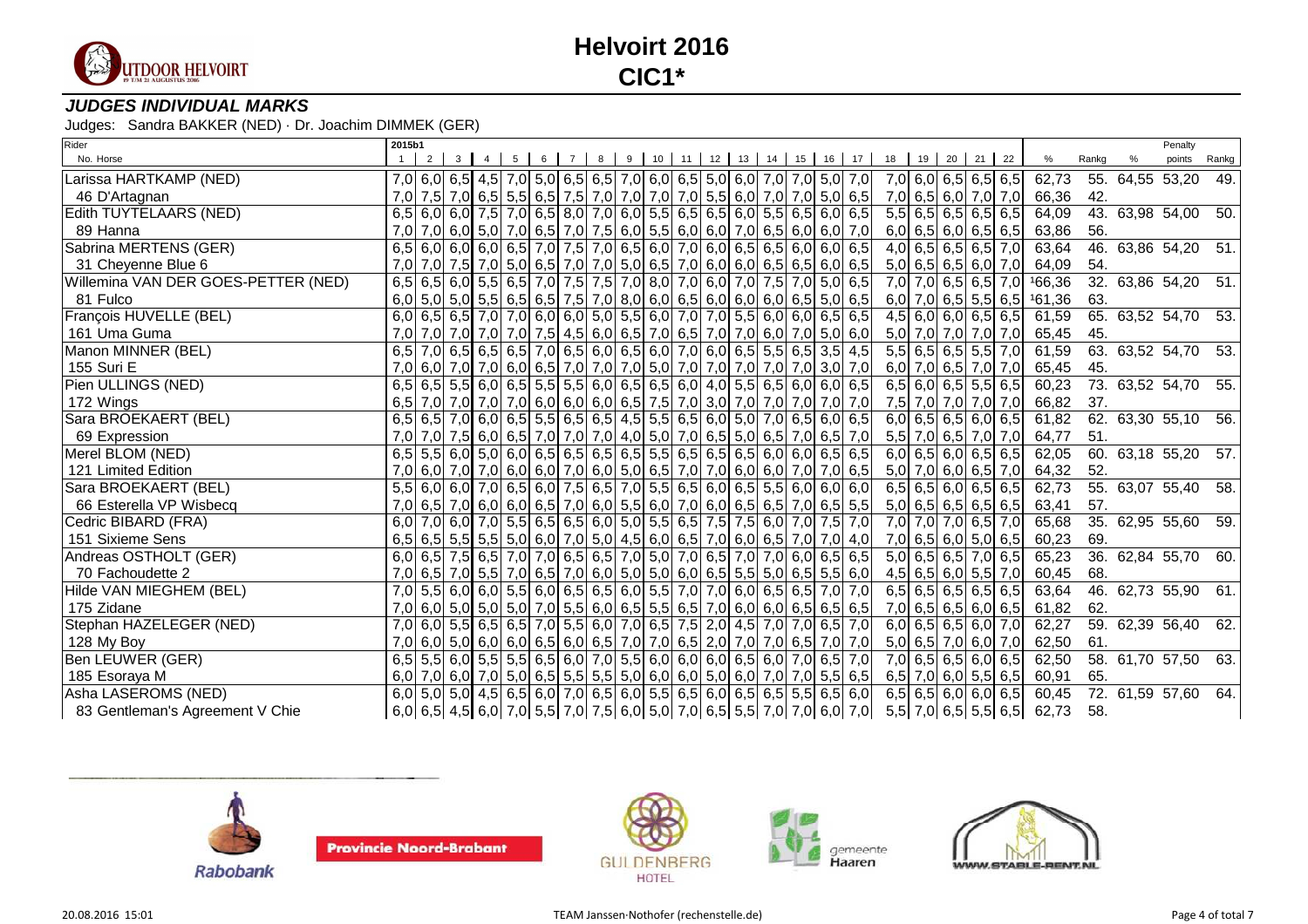

### **JUDGES INDIVIDUAL MARKS**

| Rider                                 | 2015b1 |                                                                                 |                     |  |  |                                                                                                                                                                                                                                                                                                                                                                                   |  |  |  |                                                                                                                                                                                        |                |  |                       |                             |       | Penalty                         |       |
|---------------------------------------|--------|---------------------------------------------------------------------------------|---------------------|--|--|-----------------------------------------------------------------------------------------------------------------------------------------------------------------------------------------------------------------------------------------------------------------------------------------------------------------------------------------------------------------------------------|--|--|--|----------------------------------------------------------------------------------------------------------------------------------------------------------------------------------------|----------------|--|-----------------------|-----------------------------|-------|---------------------------------|-------|
| No. Horse                             |        |                                                                                 | $2 \quad 3 \quad 4$ |  |  | 5 6 7 8 9 10 11 12 13 14 15 16 17                                                                                                                                                                                                                                                                                                                                                 |  |  |  |                                                                                                                                                                                        | 18 19 20 21 22 |  |                       | %                           | Rankg | points                          | Rankg |
| Nick ROS (NED)                        |        | 7,0 6,0 5,5 5,5 5,5 6,0 7,0 6,0 6,5 7,0 6,0 7,0 6,0 6,5 7,0 6,5 7,0 6,5 6,0     |                     |  |  |                                                                                                                                                                                                                                                                                                                                                                                   |  |  |  |                                                                                                                                                                                        |                |  | $6,0$ 6,5 6,5 5,5 6,5 | 62,73                       |       | 57. 61,02 58,50                 | 65.   |
| 176 Zinderin                          | 7,0    |                                                                                 |                     |  |  |                                                                                                                                                                                                                                                                                                                                                                                   |  |  |  |                                                                                                                                                                                        |                |  | 6,5 6,5 6,0 5,5 6,0   | 59,32                       | 71.   |                                 |       |
| Lisa SABBE (BEL)                      |        | 5,5 6,5 6,0 5,5 6,0 6,5 6,0 4,5 5,5 6,0 7,0 3,5 6,5 6,0 6,0 6,0 6,0 6,5         |                     |  |  |                                                                                                                                                                                                                                                                                                                                                                                   |  |  |  |                                                                                                                                                                                        |                |  | $5,0$ 6,0 6,0 6,5 6,5 | 58,86                       |       | 77. 60,80 58,80 66.             |       |
| 186 Enya des Concessions              |        | $6,0$ 6,5 7,0 7,0 7,0 6,5 7,0 6,5 7,0 5,0 6,5 7,0 4,0 7,0 5,5 7,0 7,0 6,0       |                     |  |  |                                                                                                                                                                                                                                                                                                                                                                                   |  |  |  |                                                                                                                                                                                        |                |  | $5,0$ 6,5 6,5 6,0 7,0 | 62,73                       | 58.   |                                 |       |
| Pascalle VAN BOXTEL (NED)             |        | 6,5 5,5 5,0 4,5 6,0 5,5 6,5 6,0 6,0 5,0 6,5 5,5 7,0 6,0 6,0 6,0 6,5             |                     |  |  |                                                                                                                                                                                                                                                                                                                                                                                   |  |  |  |                                                                                                                                                                                        |                |  | $4,5$ 6,0 6,0 6,5 6,5 | 58,86                       |       | $\overline{77.60,80}$ 58,80 67. |       |
| 11 Ballyengland Judge                 |        | $7,0$ 6,0 $7,0$ 6,0 6,0 6,5 6,0 7,5 8,0 6,0 6,5 6,5 6,0 5,0 6,0 6,0 6,5 5,5 6,0 |                     |  |  |                                                                                                                                                                                                                                                                                                                                                                                   |  |  |  |                                                                                                                                                                                        |                |  | $5,0$ 7,0 6,0 6,0 6,0 | 62,73                       | 60.   |                                 |       |
| Jade VAN DER ZANDEN (NED)             |        | $6,0$ 5,0 5,0 6,5 6,0 6,0 6,0 6,0 6,0 6,5 5,5 6,5 6,0 6,0 7,0 6,5 5,5 6,0       |                     |  |  |                                                                                                                                                                                                                                                                                                                                                                                   |  |  |  |                                                                                                                                                                                        |                |  | 7,0 6,5 6,0 5,5 6,5   | 60,68                       |       | 71. 60,68 59,00 68.             |       |
| 26 Castle Echo                        |        | 7,0 4,5 6,0 5,0 6,0 6,0 6,0 6,0 6,0 5,0 6,0 6,0 6,0 7,0 6,5 6,0 6,5             |                     |  |  |                                                                                                                                                                                                                                                                                                                                                                                   |  |  |  |                                                                                                                                                                                        |                |  | 7,0 6,5 6,0 6,0 6,5   | 60,68                       | 66.   |                                 |       |
| Karin DONCKERS (BEL)                  |        | $6,0$ 5,5 5,5 6,0 4,5 6,0 7,0 6,5 6,5 6,0 6,5 6,5 7,0 6,0 7,0 6,5 6,5 6,5       |                     |  |  |                                                                                                                                                                                                                                                                                                                                                                                   |  |  |  |                                                                                                                                                                                        |                |  | 7,5 6,5 6,5 6,0 7,0   | 63,18                       |       | $\overline{50.60,57}$ 59,10 69. |       |
| 118 Lamicell Iris                     |        | $6,5$ 5,0 5,0 6,0 5,0 5,0 6,0 6,0 6,5 6,0 5,0 6,0 6,5 5,5 5,5 6,0 6,0 6,5       |                     |  |  |                                                                                                                                                                                                                                                                                                                                                                                   |  |  |  |                                                                                                                                                                                        |                |  | $6,0$ 6,5 6,0 5,0 6,0 | 57,95                       | 75.   |                                 |       |
| Cedric BIBARD (FRA)                   |        | 6,5 4,0 5,0 6,5 6,0 6,5 5,5 6,5 5,0 5,0 6,5 6,5 6,5 5,5 7,5 6,5 6,5             |                     |  |  |                                                                                                                                                                                                                                                                                                                                                                                   |  |  |  |                                                                                                                                                                                        |                |  | 7,0 6,5 6,5 6,0 7,0   | 61,36                       |       | 66. 59,66 60,50 70.             |       |
| 156 Tarmak des Craoux                 |        | $6,0$ 4,0 5,0 5,0 6,0 6,0 6,0 6,5 7,0 5,0 5,0 6,0 7,0 5,5 5,0 6,0 6,0 7,0       |                     |  |  |                                                                                                                                                                                                                                                                                                                                                                                   |  |  |  |                                                                                                                                                                                        |                |  | $6,0$ 6,0 6,0 5,0 6,5 | 57,95                       | 75.   |                                 |       |
| Kees VAN DE GEEST (NED)               |        | 6,0 6,5 6,5 6,5 5,6 5,0 6,5 5,5 6,0 6,5 5,0 6,0 5,5 4,0 6,5 6,5 6,5 7,0         |                     |  |  |                                                                                                                                                                                                                                                                                                                                                                                   |  |  |  |                                                                                                                                                                                        |                |  | $5,5$ 6,0 6,0 6,0 6,5 | 59,55                       |       | 76. 59,66 60,50 71.             |       |
| 139 Ratina                            |        | $6,5$ 7,0 5,5 5,0 6,0 6,0 6,0 6,0 6,5 6,5 5,0 5,0 5,0 6,5 6,0 7,0 6,5 5,0       |                     |  |  |                                                                                                                                                                                                                                                                                                                                                                                   |  |  |  |                                                                                                                                                                                        |                |  |                       | 7,0 6,0 6,0 5,5 6,0 59,77   | 70.   |                                 |       |
| Ingrid VRAKKING (NED)                 |        | 6,0 5,5 4,0 5,0 7,0 6,0 5,0 5,5 6,5 5,5 6,5 5,5 6,0 5,5 6,0 5,5 6,0 6,0         |                     |  |  |                                                                                                                                                                                                                                                                                                                                                                                   |  |  |  |                                                                                                                                                                                        |                |  | $5,5$ 5,5 6,0 6,0 5,5 | 57,50                       |       | 90. 59,32 61,00 72.             |       |
| 115 Kings Golden Yes                  |        | $5,0$ 6,0 4,5 6,0 7,0 6,0 6,5 6,0 6,0 5,0 6,5 6,5 7,0 6,5 6,5 6,0 6,5 6         |                     |  |  |                                                                                                                                                                                                                                                                                                                                                                                   |  |  |  |                                                                                                                                                                                        |                |  | $6,5$ 6,5 6,0 6,0 6,0 | 61,14                       | 64.   |                                 |       |
| Timothy DENUTTE (BEL)                 |        | 5,5 6,0 5,5 5,5 4,0 6,0 7,0 6,5 6,5 6,0 6,0 6,0 6,5 6,0 7,0 5,5 6,5             |                     |  |  |                                                                                                                                                                                                                                                                                                                                                                                   |  |  |  |                                                                                                                                                                                        |                |  | $6,5$ 6,5 6,0 6,0 6,5 | 60,68                       |       | 70. 59,20 61,20 73.             |       |
| 67 Ever van't Lozerhof                |        | $5,0$ 6,0 5,0 5,0 5,0 5,0 7,0 7,0 6,0 6,0 6,0 5,5 6,0 6,5 6,0 5,5 5,5 5,5       |                     |  |  |                                                                                                                                                                                                                                                                                                                                                                                   |  |  |  |                                                                                                                                                                                        |                |  | 6,0 6,0 6,0 5,0 6,0   | 57,73                       | 77.   |                                 |       |
| Wouter MOSSELMAN (NED)                | 6.5    |                                                                                 |                     |  |  | $\vert 8,0 \vert 6,0 \vert 6,5 \vert 6,0 \vert 7,0 \vert 5,5 \vert 6,5 \vert 6,5 \vert 6,0 \vert 7,5 \vert 1,0 \vert 4,0 \vert 6,5 \vert 6,5 \vert 6,5 \vert 7,0 \vert 8,5 \vert 6,5 \vert 6,5 \vert 6,5 \vert 6,5 \vert 6,5 \vert 6,5 \vert 6,5 \vert 6,5 \vert 6,5 \vert 6,5 \vert 6,5 \vert 6,5 \vert 6,5 \vert 6,5 \vert 6,5 \vert 6,5 \vert 6,5 \vert 6,5 \vert 6,5 \vert 6$ |  |  |  |                                                                                                                                                                                        |                |  | $7,0$ 6,0 6,5 5,5 6,5 | 61,36                       |       | 67. 59,20 61,20 73.             |       |
| 173 Wisconsin S M Prison              |        | $5,0$ 7,5 6,5 7,0 6,0 5,0 6,0 6,5 6,0 5,0 6,5 3,0 5,5 6,0 5,0 4,0 6,0           |                     |  |  |                                                                                                                                                                                                                                                                                                                                                                                   |  |  |  |                                                                                                                                                                                        |                |  | $6,0$ 6,5 5,5 5,5 5,5 | 57,05                       | 81.   |                                 |       |
| Idalie DE CARTIER DE MARCHIENNE (BEL) |        | 5,5 3,0 6,0 5,0 6,5 6,0 6,5 6,0 6,0 5,5 6,5 6,5 5,0 5,5 7,0 6,5 5,0             |                     |  |  |                                                                                                                                                                                                                                                                                                                                                                                   |  |  |  |                                                                                                                                                                                        |                |  | $4,0$ 5,5 5,5 6,0 6,5 | 57,05                       |       | 91. 58,86 61,70 75.             |       |
| 129 Nauretos xx                       |        | $6,0$ 4,0 6,5 6,5 7,5 6,5 7,5 6,0 5,0 5,0 5,5 6,5 7,0 6,5 5,5 6,5 6,5 6,5 6,5   |                     |  |  |                                                                                                                                                                                                                                                                                                                                                                                   |  |  |  |                                                                                                                                                                                        |                |  | 4,0 7,0 5,5 6,0 6,0   | 60,68                       | 67.   |                                 |       |
| Ilonka KLUYTMANS (NED)                |        | 7,0 4,5 6,5 6,5 6,5 4,0 6,5 6,0 6,5 5,5 7,5 6,5 4,0 6,0 6,0 6,5 6,5 6,5         |                     |  |  |                                                                                                                                                                                                                                                                                                                                                                                   |  |  |  |                                                                                                                                                                                        |                |  | $5,5$ 6,5 6,0 6,5 7,0 | 60,91                       |       | 68. 58,75 61,90 76.             |       |
| 100 Image of Roses                    |        | $6,0$ 4,0 6,0 5,0 5,5 5,0 6,0 6,0 5,5 6,0 7,0 6,5 3,5 5,0 7,0 7,0 4,5           |                     |  |  |                                                                                                                                                                                                                                                                                                                                                                                   |  |  |  |                                                                                                                                                                                        |                |  |                       | $6,0$ 6,0 5,5 5,0 6,5 56,59 | 85.   |                                 |       |
| Laura VAN DER MEER (NED)              |        | 6,5 5,5 5,5 7,0 7,0 6,5 6,0 6,5 6,5 6,5 7,0 2,0 5,0 6,5 6,0 3,0 5,0             |                     |  |  |                                                                                                                                                                                                                                                                                                                                                                                   |  |  |  |                                                                                                                                                                                        |                |  | $6,0$ 6,5 6,5 5,0 6,5 | 58,41                       |       | 83. 58,30 62,60 77.             |       |
| 57 Dukato                             |        | 6,5 6,0 6,0 7,0 7,0 6,5 6,5 6,0 6,0 6,0 5,0 2,0 6,5 7,0 6,5 2,0 6,5             |                     |  |  |                                                                                                                                                                                                                                                                                                                                                                                   |  |  |  |                                                                                                                                                                                        |                |  | $5,5$ 6,5 6,0 5,0 6,0 | 58,18                       | 74.   |                                 |       |
| Michiel ARNAUTS (BEL)                 |        | 6,0 4,0 5,5 6,0 5,5 6,0 5,5 6,0 5,5 5,0 6,0 6,0 6,5 5,5 5,5 6,5 6,5 6,5 6,0     |                     |  |  |                                                                                                                                                                                                                                                                                                                                                                                   |  |  |  |                                                                                                                                                                                        |                |  | $6,5$ 5,5 6,0 5,0 6,5 | 57,73                       |       | 88. 58,18 62,70 78.             |       |
| 97 Idalco                             |        | $6,0$ 5,0 6,0 5,5 5,0 5,5 5,5 6,0 6,0 5,0 6,0 6,0 6,5 5,0 7,0 6,0 7,0 6,0       |                     |  |  |                                                                                                                                                                                                                                                                                                                                                                                   |  |  |  |                                                                                                                                                                                        |                |  | $6,5$ 6,0 6,0 5,5 6,0 | 58,64                       | 73.   |                                 |       |
| Luc BOONEN (BEL)                      |        | $6,0$ 6,0 6,5 5,5 6,5 6,0 5,5 6,0 6,5 5,5 6,5 6,0 4,5 5,5 6,0 4,0 5,5           |                     |  |  |                                                                                                                                                                                                                                                                                                                                                                                   |  |  |  |                                                                                                                                                                                        |                |  | $6,5$ 5,5 6,0 6,5 6,5 | 58,64                       |       | 81. 57,73 63,40 79.             |       |
| 3 Addo                                |        | $5,0$ 7,0 6,0 5,5 5,0 5,0 6,5 7,0 6,0 6,0 6,0 5,5 4,0 5,5 6,0 3,0 6,0           |                     |  |  |                                                                                                                                                                                                                                                                                                                                                                                   |  |  |  |                                                                                                                                                                                        |                |  | $6,0$ 6,0 6,0 6,0 6,0 | 56,82                       | 82.   |                                 |       |
| Rachid LAMRINI (BEL)                  |        | $6,5$ 5,0 6,5 5,0 6,0 5,5 6,0 5,5 6,5 5,0 6,0 6,0 6,0 6,0 5,5 6,0 6,0 6,0       |                     |  |  |                                                                                                                                                                                                                                                                                                                                                                                   |  |  |  |                                                                                                                                                                                        |                |  | $5,5$ 6,0 6,5 5,5 6,0 | 58,41                       |       | 83. 57,73 63,40 79.             |       |
| 1 Abalt                               |        |                                                                                 |                     |  |  |                                                                                                                                                                                                                                                                                                                                                                                   |  |  |  | $\mid$ 6,0 $\mid$ 5,0 $\mid$ 6,0 $\mid$ 5,0 $\mid$ 5,5 $\mid$ 6,0 $\mid$ 6,0 $\mid$ 5,0 $\mid$ 5,5 $\mid$ 6,0 $\mid$ 6,0 $\mid$ 6,0 $\mid$ 5,5 $\mid$ 6,0 $\mid$ 5,5 $\mid$ 6,0 $\mid$ |                |  |                       | $5,5$ 6,0 5,5 6,0 6,0 57,05 | 80.   |                                 |       |









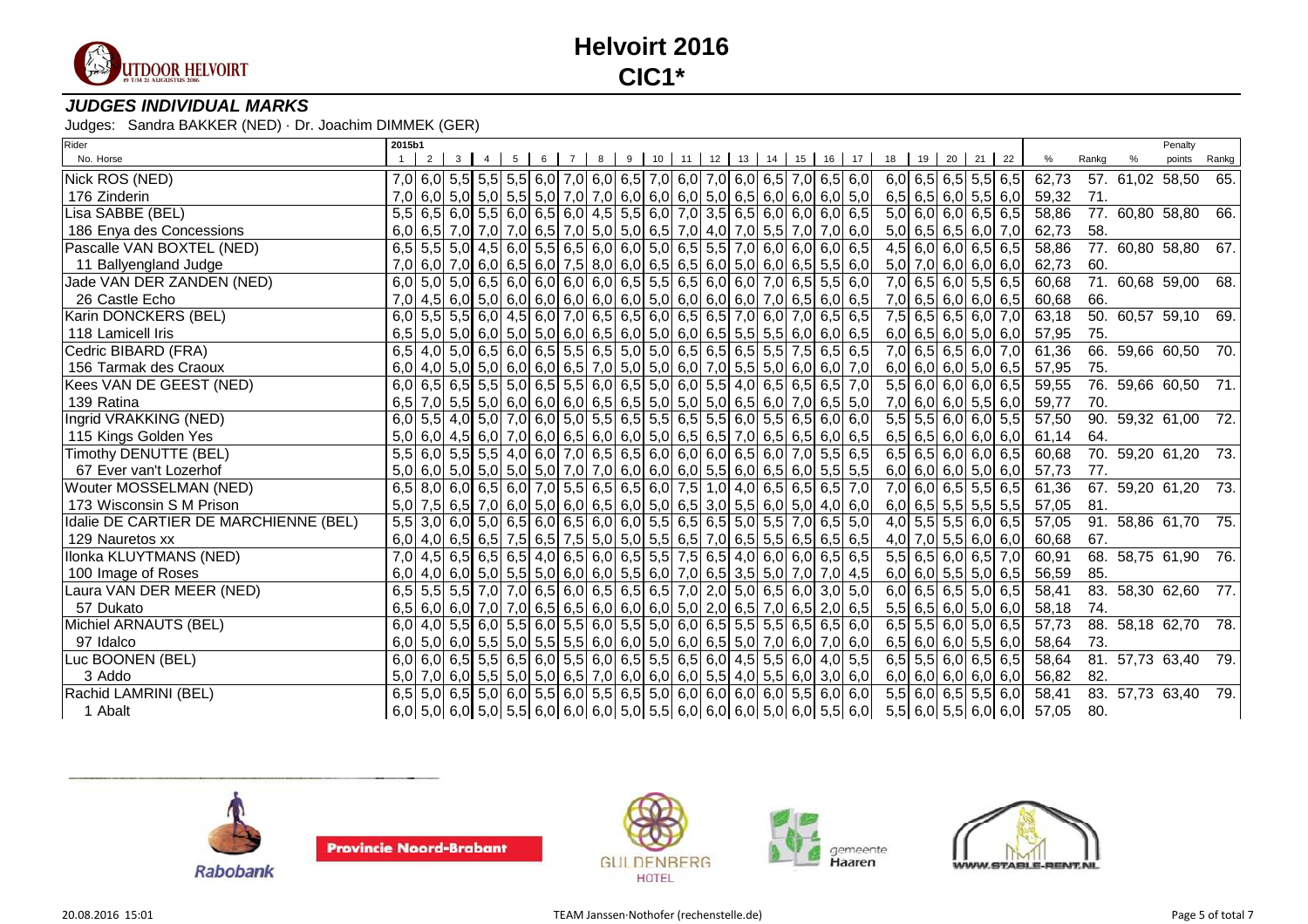

### **JUDGES INDIVIDUAL MARKS**

| Rider                        | 2015b1 |       |                 |                |  |  |                                                                                                     |  |  |  |                       |                       |  |                           |                           |       |                 | Penalty             |                   |
|------------------------------|--------|-------|-----------------|----------------|--|--|-----------------------------------------------------------------------------------------------------|--|--|--|-----------------------|-----------------------|--|---------------------------|---------------------------|-------|-----------------|---------------------|-------------------|
| No. Horse                    |        | $2-1$ | $3 \mid 4 \mid$ | 5 <sub>1</sub> |  |  | 6 7 8 9 10 11 12 13 14 15 16 17 18 19 20 21 22                                                      |  |  |  |                       |                       |  |                           | %                         | Rankg |                 | points              | Rankg             |
| Laurence LEVRAU (BEL)        |        |       |                 |                |  |  | $5,5$ 6,0 $5,0$ 6,5 $5,0$ 5,0 $5,5$ 7,0 $6,0$ 5,5 $5,0$ 7,0 $6,0$ 5,5 $6,0$ 7,0 $6,0$ 7,0 $6,0$ 6,5 |  |  |  |                       |                       |  | 7,0 6,0 5,5 6,5 6,5       | 60,23                     |       | 73. 57,73 63,40 |                     | 81.               |
| 10 Attack van de Peerdebos   |        |       |                 |                |  |  | $7,0$ 5,0 6,0 6,0 5,0 5,0 6,0 6,0 5,5 5,0 4,5 6,0 4,5 5,0 5,0 6,0 6,0 5,5                           |  |  |  | $6,0$ 6,5 5,0 5,0 6,0 |                       |  |                           | 55,23                     | 88.   |                 |                     |                   |
| Thomas SMEYERS (BEL)         |        |       |                 |                |  |  | $6,0$ 5,5 6,5 5,0 4,5 6,0 6,5 6,5 6,0 6,5 7,0 6,5 6,0 6,5 7,0 2,0 4,5                               |  |  |  |                       |                       |  | $5,0$ 6,5 6,5 5,5 6,5     | 58,41                     |       |                 | 82. 57,50 63,80     | 82.               |
| 102 Indezz                   |        |       |                 |                |  |  | $6,0$ 4,5 5,0 6,0 5,0 6,0 6,0 6,0 5,0 6,0 6,5 7,0 5,0 6,5 7,0 2,0 5,0                               |  |  |  |                       |                       |  | $6,0$ 6,0 6,0 6,0 6,0     | 56,59                     | 83.   |                 |                     |                   |
| Laurence LEVRAU (BEL)        |        |       |                 |                |  |  | 6,5 7,5 5,5 6,0 4,0 5,0 5,5 5,0 6,0 4,0 6,0 7,0 3,0 5,5 4,0 5,5 6,0                                 |  |  |  |                       |                       |  | $6,5$ 6,5 5,5 5,0 6,5     | 55,45                     |       |                 | 94. 57,16 64,30     | 83.               |
| 90 Havanna                   |        |       |                 |                |  |  | 7,0 7,5 6,5 6,5 6,5 6,0 6,0 7,0 5,5 6,0 4,0 7,0 6,5 4,0 5,0 6,0 4,0 5,5                             |  |  |  |                       |                       |  | 7,5 6,0 6,0 5,0 6,0       | 58,86                     | 72.   |                 |                     |                   |
| Stephan HAZELEGER (NED)      | 6,0    |       |                 |                |  |  | $6,0$ 6,5 5,5 7,0 6,0 5,0 6,5 6,0 5,0 7,0 6,0 4,0 6,5 7,0 6,5 6,5                                   |  |  |  |                       |                       |  | $6,5$ 7,0 6,5 6,0 6,5     | 61,59                     |       |                 | 63. 57,05 64,40     | 84.               |
| 58 Dupon                     |        |       |                 |                |  |  | $5,0$ 4,0 $5,5$ 5,0 $6,0$ 5,0 $5,0$ 6,5 $5,0$ 5,0 $5,0$ 5,0 $5,0$ 6,0 $3,0$ 5,0 $5,0$ 5,0 $5,5$ 5,0 |  |  |  |                       |                       |  | $6,5$ 6,0 5,5 5,0 6,0     | 52,50                     | 93.   |                 |                     |                   |
| Merel BLOM (NED)             | 6,5    |       |                 |                |  |  | $\overline{5,5}$ 6,5 7,0 4,5 6,5 5,5 6,0 7,0 6,5 7,0 2,5 6,0 6,5 6,0 5,0 5,0 5,5                    |  |  |  |                       |                       |  | $5,5$ 6,0 6,5 6,0 7,0     | 59,55                     |       |                 | 75. 56,93 64,60 85. |                   |
| 9 Fun-Fun                    |        |       |                 |                |  |  | $6,0$ 6,0 6,5 6,5 4,5 5,5 5,0 5,0 7,0 6,0 6,0 2,0 7,0 6,0 5,5 4,0 3,0                               |  |  |  |                       |                       |  | $5,0$ 6,0 6,0 5,0 6,0     | 54,32                     | 89.   |                 |                     |                   |
| Tonke VAN DE POL (NED)       | 5.5    |       |                 |                |  |  | $6,0$ 5,5 6,0 5,5 5,5 6,5 6,0 5,5 5,0 6,0 5,5 5,0 5,0 4,0 5,5 5,5                                   |  |  |  |                       |                       |  | $6,0$ 5,0 5,5 6,0 6,5     | 55,68                     |       |                 | 93. 56,59 65,10     | 86.               |
| 177 Bellevue                 | 7,0    |       |                 |                |  |  | $5,5$ 5,5 6,0 5,5 5,5 6,0 7,0 5,5 5,0 6,0 5,0 6,0 5,0 5,0 5,5 6,0 6,0                               |  |  |  |                       |                       |  | $5,0$ 6,0 6,0 5,0 6,5     | 57,50                     | 78.   |                 |                     |                   |
| Chantal MEGCHELENBRINK (NED) |        |       |                 |                |  |  | $6,5$ 6,0 6,5 5,5 5,5 6,0 4,0 4,5 5,5 6,0 5,5 5,5 4,0 6,0 6,0 6,5 6,5 6,5                           |  |  |  |                       |                       |  | $6,5$ 5,5 6,0 6,0 6,5     | 57,50                     |       |                 | 89. 56,48 65,30 87. |                   |
| 5 Alessio                    |        |       |                 |                |  |  | $6,5$ 6,0 6,5 6,5 6,5 6,0 6,0 4,0 4,0 5,0 5,5 5,0 5,0 4,0 6,5 5,5 6,5 6,0                           |  |  |  |                       |                       |  | $6,5$ 5,0 6,0 5,0 6,0     | 55,45                     | 87.   |                 |                     |                   |
| Pauline FALLON (BEL)         |        |       |                 |                |  |  | $6,0$ 5,5 5,5 5,5 5,0 6,0 6,5 6,0 5,0 3,0 6,0 6,0 5,5 5,0 6,0 4,5 6,0                               |  |  |  |                       |                       |  | $6,5$ 6,0 5,5 6,0 6,5     | 56,14                     |       |                 | 92. 56,36 65,50     | 88.               |
| 158 Tipsy de Fauquez         |        |       |                 |                |  |  | $6,0$ 6,0 6,0 5,5 5,0 6,5 6,5 5,0 4,5 3,0 6,0 6,0 5,0 5,0 6,0 5,5 6,0                               |  |  |  |                       |                       |  | 7,0 6,0 6,0 5,0 7,0       | 56,59                     | 83.   |                 |                     |                   |
| Wendela SCHLIMMER (NED)      | 6,5    |       |                 |                |  |  | $6,0$ 5,5 5,5 6,5 5,0 6,5 6,0 4,5 5,0 5,5 6,5 6,0 5,5 6,5 6,5 6,5 6,0                               |  |  |  |                       |                       |  | $6,5$ 5,5 5,0 5,5 6,5     | 58,41                     |       |                 | 86. 56,36 65,50     | 89.               |
| 15 Bon Fortuna               |        |       |                 |                |  |  | $6,0$ 6,0 6,0 5,0 5,0 5,0 5,5 6,5 6,0 5,0 4,0 5,0 5,0 5,0 5,0 6,0 5,0 5,0 5,0                       |  |  |  |                       |                       |  | $6,5$ 6,0 5,5 5,0 5,5     | 54,32                     | 90.   |                 |                     |                   |
| Tarik VAN BOGGELEN (NED)     | 6,5    |       |                 |                |  |  | 7,0 5,5 5,5 7,5 5,5 6,5 6,5 4,0 5,5 6,0 6,0 6,0 5,0 6,0 6,0 5,5                                     |  |  |  |                       |                       |  | $6,0$ 6,0 5,0 5,5 6,5     | 58,86                     |       |                 | 80. 56,36 65,50     | - 89.             |
| 123 Man O War                |        |       |                 |                |  |  | $6,5$ 5,0 6,5 5,0 7,0 6,0 7,0 7,0 3,0 5,0 5,0 5,0 6,0 3,0 5,0 5,0 6,0 6,0                           |  |  |  |                       |                       |  | $5,0$ 6,0 $5,0$ 4,5 $5,0$ | 53,86                     | 91.   |                 |                     |                   |
| Arne BERGENDAHL (GER)        | 6,5    |       |                 |                |  |  | $6,0$ 7,5 6,0 7,0 6,5 5,5 6,0 7,0 5,0 6,0 3,0 5,0 5,5 6,5 4,0 4,5                                   |  |  |  |                       |                       |  | $6,5$ 6,0 6,0 5,5 6,5     | 58,18                     |       |                 | 87. 55,91 66,10     | 91.               |
| 125 Miss Mighty H            |        |       |                 |                |  |  | $7,0$ 6,5 $7,0$ 5,0 6,0 6,5 6,0 6,0 5,0 5,0 6,5 2,0 5,0 5,0 5,0 2,0 6,5                             |  |  |  |                       |                       |  | $5,0$ 5,5 5,5 4,0 6,0     | 53,64                     | 92.   |                 |                     |                   |
| Sven GROUWELS (BEL)          |        |       |                 |                |  |  | 7,0 6,5 4,5 5,6 3,5 5,0 7,0 6,5 6,0 6,5 7,0 6,5 4,0 6,5 7,0 7,0 6,5                                 |  |  |  |                       |                       |  | 7,0 5,5 6,5 6,0 6,5       | 60,91                     |       |                 | 69. 55,91 66,10 92. |                   |
| 103 Indiva                   |        |       |                 |                |  |  | 7,0 7,0 4,0 5,0 4,0 5,0 6,0 5,0 4,0 5,0 5,0 5,0 4,0 5,0 5,0 5,0 5,0 5,5 5,0                         |  |  |  |                       |                       |  | 6,0 5,0 4,5 4,0 6,0       | 50,91                     | 97.   |                 |                     |                   |
| Frederique BROUWERS (NED)    |        |       |                 |                |  |  | 6,5 5,5 5,5 6,5 6,0 6,0 6,5 6,5 2,0 1,0 3,0 5,0 5,5 6,0 6,0 6,5 6,0                                 |  |  |  |                       |                       |  | $6,0$ 5,5 6,0 4,5 6,5     | 53,86                     |       |                 | 97. 55,57 66,60     | 93.               |
| 127 Mullentine High Society  |        |       |                 |                |  |  | $7,0$ $7,0$ $7,0$ 6,5 $7,0$ 6,5 $7,0$ 6,0 $3,0$ 2,0 $3,0$ 5,0 $4,0$ 6,0 $6,0$ 6,0 $6,5$ 6,5         |  |  |  |                       |                       |  | 6,5 7,0 6,0 4,0 6,5       | 57,27                     | 79.   |                 |                     |                   |
| Marcia DOMINICUS (NED)       |        |       |                 |                |  |  | 5,0 5,0 6,0 6,0 6,0 5,5 5,5 6,5 6,5 5,5 5,0 6,5 5,0 6,5 6,0 6,0 5,0 6,5                             |  |  |  |                       |                       |  | 7,5 6,0 6,0 5,5 6,5       | 58,86                     |       |                 | 79. 55,57 66,60     | $\overline{93}$ . |
| 112 Kassiopeia               |        |       |                 |                |  |  | $5,0$ 5,0 6,0 5,0 5,0 5,0 6,0 5,0 5,0 4,5 5,0 4,5 5,0 5,0 5,0 5,5 5,0 6,0                           |  |  |  |                       |                       |  | 6,0 6,0 5,0 5,0 5,5       | 52,27                     | 95.   |                 |                     |                   |
| Jan Willem VAN GILS (NED)    | 5,5    |       |                 |                |  |  | $6,0$ 5,0 5,5 4,0 5,5 5,0 6,0 4,0 5,5 6,0 5,5 5,5 5,5 6,0 6,0 6,0 6,0                               |  |  |  |                       | $4,5$ 5,5 5,5 5,5 6,0 |  |                           | 54,32                     |       |                 | 96. 55,45 66,80 95. |                   |
| 84 Golden Eye                |        |       |                 |                |  |  | $6,5$ 6,0 6,0 6,0 6,5 4,0 6,0 5,0 5,0 4,0 6,0 6,5 6,0 5,0 5,0 6,0 6,0 6,0 6,5                       |  |  |  |                       |                       |  | $5,5$ 6,0 5,5 5,5 6,0     | 56,59                     | 85.   |                 |                     |                   |
| Max TRENNING (NED)           |        |       |                 |                |  |  | 6,0 6,0 5,0 5,0 5,5 6,0 7,0 6,5 5,0 5,5 6,5 6,0 5,5 5,0 6,0 6,0 6,0 7,0                             |  |  |  |                       |                       |  | $5,0$ 6,5 5,5 5,5 6,5     | 58,41                     |       |                 | 83. 54,66 68,00     | 96.               |
| 182 Lord                     |        |       |                 |                |  |  | $6,0$ 5,0 4,0 4,5 5,0 5,0 7,0 7,0 4,0 5,0 5,0 5,0 4,5 4,5 4,5 5,0 5,5                               |  |  |  |                       |                       |  |                           | 4,5 6,0 5,0 5,0 5,0 50,91 | 96.   |                 |                     |                   |